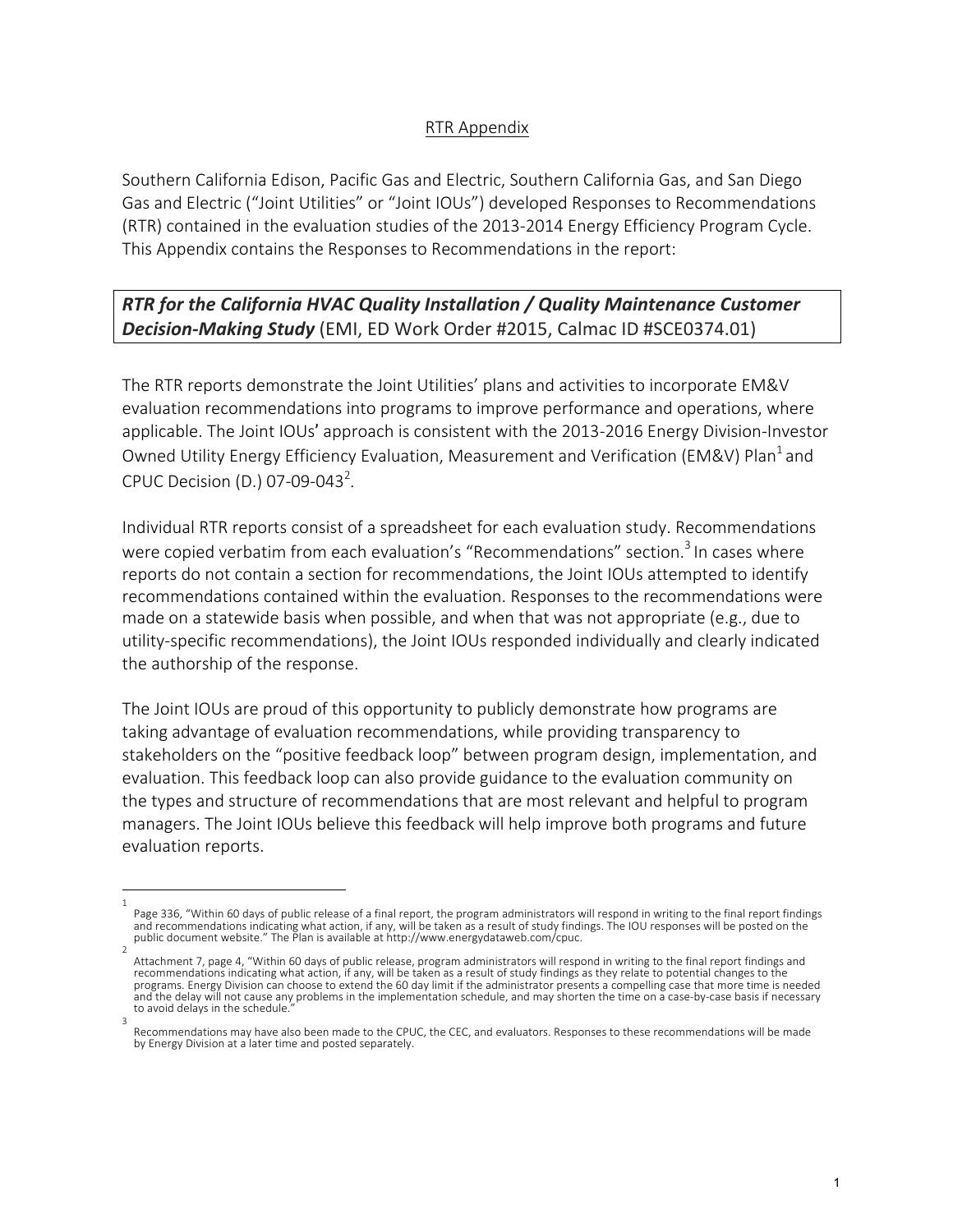## **EM&V** Impact, Process, Market Assessment Study Recommendations

Study Title: California HVAC Quality Installation / Quality Maintenance Customer Decision-Making Study

**Program: California HVAC QI/QM** 

**Author: EMI**

**Calmac ID: SCE0374.01**

**ED WO: 2015**

Link to Report: http://calmac.org/publications/CDM\_Report\_2015-04-15\_FINAL.pdf

| Item#          | Page # | <b>Findings</b>                                                                                                                                                                                                                                                                                                                                                                     | <b>Best Practice / Recommendations</b>                                                                                                                                                                                                                                                                                                                                                                                                                               | <b>Recommendation</b><br><b>Recipient</b> | <b>Disposition</b><br>(Accepted,<br>Rejected, or<br>Other) | <b>Disposition Notes</b><br>(e.g. Description of specific program change or Reason for rejection or Under<br>further review)                                                                                                                                                                                                                                                                                                                                                                                                                                                                                                                                                                                                                                                                                                                                                                                                                                                                                                                                                                                                                                                                                                                                                                                                                                                                                                                                            |
|----------------|--------|-------------------------------------------------------------------------------------------------------------------------------------------------------------------------------------------------------------------------------------------------------------------------------------------------------------------------------------------------------------------------------------|----------------------------------------------------------------------------------------------------------------------------------------------------------------------------------------------------------------------------------------------------------------------------------------------------------------------------------------------------------------------------------------------------------------------------------------------------------------------|-------------------------------------------|------------------------------------------------------------|-------------------------------------------------------------------------------------------------------------------------------------------------------------------------------------------------------------------------------------------------------------------------------------------------------------------------------------------------------------------------------------------------------------------------------------------------------------------------------------------------------------------------------------------------------------------------------------------------------------------------------------------------------------------------------------------------------------------------------------------------------------------------------------------------------------------------------------------------------------------------------------------------------------------------------------------------------------------------------------------------------------------------------------------------------------------------------------------------------------------------------------------------------------------------------------------------------------------------------------------------------------------------------------------------------------------------------------------------------------------------------------------------------------------------------------------------------------------------|
| 1              | 134    | Many residential customers have a limited<br>understanding of HVAC equipment and<br>operating principles. Customers generally<br>appear overwhelmed by the technical<br>complexity of HVAC systems, with respondents<br>reporting they use simplistic, non-technical<br>methods to select contractors and evaluate the<br>quality of their installation.                            | Provide basic information about how HVAC units<br>work and the importance of proper installation<br>(and maintenance) procedures in an easy-to-<br>understand "infographic" format.                                                                                                                                                                                                                                                                                  | All IOUs                                  | Accept                                                     | The IOUs agree that program representation to customers in a more easily<br>digestible format would likely increase customer comprehension and interest.<br>The core HVAC concepts are universal and so there is potential to coordinate<br>across all CA IOU's. PG&E currently has a graphic on the Residential Quality<br>Maintenance website, as well as a door hanger version, that diagrams an AC<br>unit and promotes rebates available for maintenance service. SCE's HVAC<br>Optimization website has graphics showing a typical commercial rooftop<br>HVAC unit and air distribution system as well as describing advanced<br>technologies such as Digital Economizer Controls and Notched V-Belts. The<br>SCE RQI website also has graphical depiction of the benefits of proper sizing<br>and installation.<br>The IOUs note that conveying even simplified operating principles of HVAC<br>systems to the average customer is challenging. However, we recognize that if<br>the customer understands the value proposition of quality maintenance, they<br>are more likely to participate and/or seek qualified contractors. The IOUs will<br>continue customer education and marketing. In particular, during our<br>discussions with implementors going forward, we will emphasize the<br>importance of well-designed marketing material that conveys program<br>benefits and ties the programs to common HVAC faults and the associated<br>consequences. |
| $\overline{2}$ | 134    | Residential customers are highly dependent on<br>Internet sources and contractors when it comes<br>to obtaining information about HVAC<br>equipment.                                                                                                                                                                                                                                | Utilize the Internet to provide better<br>information regarding what QI is and how it is<br>different from typical installations. An expanded<br>Internet presence would be helpful in generating<br>more interest and awareness for QI and the<br>programs that support it. This may also be<br>helpful in convincing customers that QI is<br>something worth asking for - even if the<br>contractor does not initially promote it to them.                         | All IOUs                                  | Accept                                                     | The IOUs agree that internet resources have become a primary source of data<br>collection for residential customers. The QI programs can update websites<br>and references. The programs will also look to coordinate with ENERGY STAR<br>on its nationwide promotion of QI services to residential customers. As the<br>RQI program expands its reach, IOUs will review the internet material to<br>ensure QI is properly differentiated from standard practice.                                                                                                                                                                                                                                                                                                                                                                                                                                                                                                                                                                                                                                                                                                                                                                                                                                                                                                                                                                                                       |
| $\overline{3}$ | 134    | Residential customers are receptive to the idea<br>of QI but could use more information on the<br>benefits. Most residential customers appear<br>willing to participate in a program that offers<br>premium installation services for their HVAC<br>equipment, but many are unclear as to what the of QI. However, it is critical that the potential<br>specific benefits might be. | Branding should emphasize the benefits of QI<br>and how it goes above-and-beyond typical<br>installations. Making these benefits seem real<br>and concrete may be accomplished by providing<br>specific, quantitative information on the benefits<br>benefits must not be overstated. If this<br>information cannot be provided in this form,<br>efforts should instead be made to provide<br>concrete examples of success through case<br>studies of real projects. | All IOUs                                  | Other                                                      | The IOUs agree that branding can and should be changed to better convey the<br>goals and benefits of the HVAC optimization program. Strong messaging that<br>differentiates premium, performance, or quality installation from standard or<br>routine installation is important in gaining customer acceptance. Most<br>customers are not aware that code compliance for new installations is low -<br>so there is also an opportunity to tie QI to the codes and industry standards<br>designed to ensure optimal performance. As we develop new marketing we<br>will improve this messaging. EM&V budget is limited, but we agree that case<br>studies would be valuable in helping market the programs and will consider<br>such studies in the next program cycle.                                                                                                                                                                                                                                                                                                                                                                                                                                                                                                                                                                                                                                                                                                  |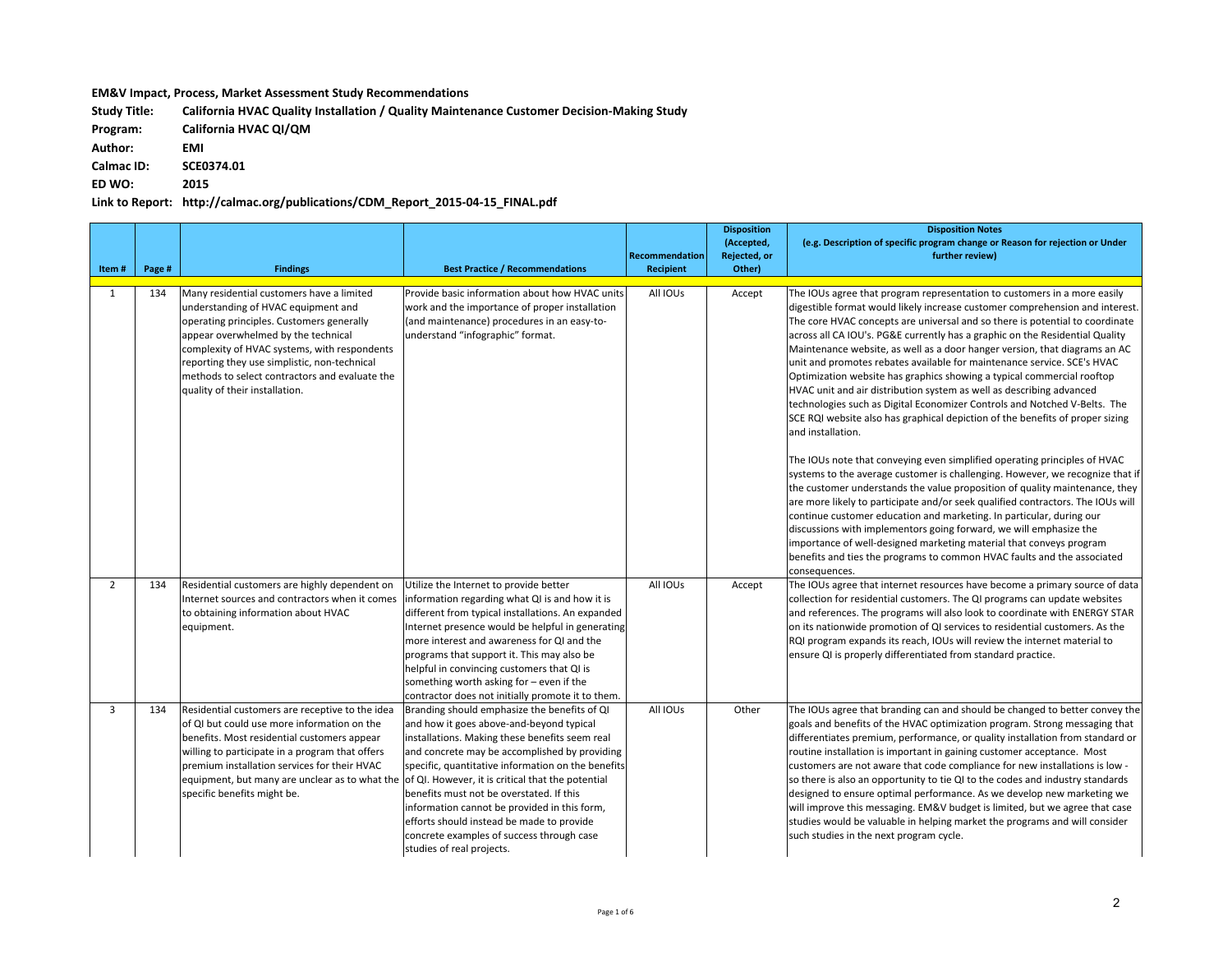|       |        |                                                                                                                                                                                                                                                                                                                                                                          |                                                                                                                                                                                                                                                                                                                                                                                                                                                                                                                                                                                                                                                                                                                                                     | Recommendation   | <b>Disposition</b><br>(Accepted,<br>Rejected, or | <b>Disposition Notes</b><br>(e.g. Description of specific program change or Reason for rejection or Under<br>further review)                                                                                                                                                                                                                                                                                                                                                                                                                                                                                                                                                                                                                                                                                                                                                                                                                                                                                                                                                                                                                                                                                                                                                                                                                                                                                                                                                           |
|-------|--------|--------------------------------------------------------------------------------------------------------------------------------------------------------------------------------------------------------------------------------------------------------------------------------------------------------------------------------------------------------------------------|-----------------------------------------------------------------------------------------------------------------------------------------------------------------------------------------------------------------------------------------------------------------------------------------------------------------------------------------------------------------------------------------------------------------------------------------------------------------------------------------------------------------------------------------------------------------------------------------------------------------------------------------------------------------------------------------------------------------------------------------------------|------------------|--------------------------------------------------|----------------------------------------------------------------------------------------------------------------------------------------------------------------------------------------------------------------------------------------------------------------------------------------------------------------------------------------------------------------------------------------------------------------------------------------------------------------------------------------------------------------------------------------------------------------------------------------------------------------------------------------------------------------------------------------------------------------------------------------------------------------------------------------------------------------------------------------------------------------------------------------------------------------------------------------------------------------------------------------------------------------------------------------------------------------------------------------------------------------------------------------------------------------------------------------------------------------------------------------------------------------------------------------------------------------------------------------------------------------------------------------------------------------------------------------------------------------------------------------|
| Item# | Page # | <b>Findings</b>                                                                                                                                                                                                                                                                                                                                                          | <b>Best Practice / Recommendations</b>                                                                                                                                                                                                                                                                                                                                                                                                                                                                                                                                                                                                                                                                                                              | <b>Recipient</b> | Other)                                           | The IOUs note there is a significant lack of agreement in CA on what the                                                                                                                                                                                                                                                                                                                                                                                                                                                                                                                                                                                                                                                                                                                                                                                                                                                                                                                                                                                                                                                                                                                                                                                                                                                                                                                                                                                                               |
|       |        |                                                                                                                                                                                                                                                                                                                                                                          |                                                                                                                                                                                                                                                                                                                                                                                                                                                                                                                                                                                                                                                                                                                                                     |                  |                                                  | residential installation baseline should be. Until this agreement is reached,<br>the program runs a risk when promoting specific, quantitative benefits.                                                                                                                                                                                                                                                                                                                                                                                                                                                                                                                                                                                                                                                                                                                                                                                                                                                                                                                                                                                                                                                                                                                                                                                                                                                                                                                               |
| 4     | 134    | Residential customers are sensitive to the up-<br>front cost of HVAC installations. However,<br>emphasizing monthly utility bill savings and<br>system reliability improvements would likely<br>resonate with customers. Discrete choice results<br>suggest that customers are most sensitive to<br>changes in their monthly utility bills and<br>reliability            | Branding efforts may benefit by focusing on cost<br>savings for utility bill costs and reliability<br>improvements resulting from QI (assuming that<br>QI provides these benefits). Promoting the<br>provision of easy-to-understand cost savings<br>estimates of premium installation to customers<br>could help strengthen the value proposition.<br>Because customers are highly price sensitive to<br>the cost of installation, the benefits of<br>participation need to be translated into monthly<br>cost savings. Additionally, there is evidence that<br>this method could be effective - among program<br>participants who received cost savings<br>estimates, a majority indicated this estimate was<br>either accurate or very accurate. | All IOUs         | Other                                            | The residential QI program does not have enough data to develop<br>experimentally verified savings claims. Discrete savings on a case by case basis<br>are highly variable depending on customer behavior, seasonal weather<br>patterns, and other factors. The programs' deemed savings numbers are still<br>being debated through further workpaper development, stakeholder<br>discussions, and evaluations. Therefore it is not currently feasable to provide<br>reliable savings estimates to customers.<br>In marketing QI efforts, the IOUs will utilize results of the EMI studies, in<br>particular the observation that increased reliability and potential cost savings<br>are benefits of the program. We will also look to the results of HVAC-6<br>evaluation efforts, especially differences in energy efficiency uncovered for<br>compliant vs. non-compliant installations.                                                                                                                                                                                                                                                                                                                                                                                                                                                                                                                                                                                           |
| 5     | 135    | Many residential customers do not recognize<br>the benefits of having regular, preventative<br>maintenance performed on their HVAC systems.<br>Only 45% of nonparticipants have regular<br>maintenance performed on their<br>heating/cooling system, and are less likely to<br>believe that regular maintenance has real<br>benefits (such as longer lasting equipment). | Provide basic information about the benefits of<br>preventative maintenance procedures in an easy-<br>to-understand "infographic" format. This<br>presentation should focus on making the<br>benefits of maintenance concrete by focusing on<br>monthly cost savings, system longevity, and<br>system reliability. Highlighting differences<br>between QM and non-QM services is important.                                                                                                                                                                                                                                                                                                                                                         | All IOUs         | Other                                            | The IOUs agree that program representation to customers in a more easily<br>digestible format would likely increase customer comprehension and interest<br>in the program. The core HVAC concepts are universal and so there is<br>potential to coordinate across all CA IOU's.<br>PG&E currently has a graphic on our Residential Quality Maintenance<br>website, and a door hanger version, that diagrams an AC unit and promotes<br>rebates available for maintenance service. In our experience, conveying even<br>simplified operating principles of HVAC systems to the average customer is<br>challenging.<br>We feel the difference between QM and non-QM services is very difficult to<br>quantify and on a case-by case basis results are likely to vary greatly.<br>However, enrolling a customer who has never participated in a maintenance<br>program likely has significant real world energy savings benefits. Therefore,<br>we will look to highlight the difference between no maintenance and QM and<br>to incorporate such a message into our marketing collateral.<br>Since program marketing material typically doesn't reach nonparticipants, the<br>IOUs would like to see the HVAC industry as a whole help raise awareness of<br>maintenance benefits. We will continue to engage the WHPA on this<br>important topic.<br>Finally, the IOUs note that the figure of 45% of nonparticipants receiving<br>regular maintenance on their HVAC system seems high. |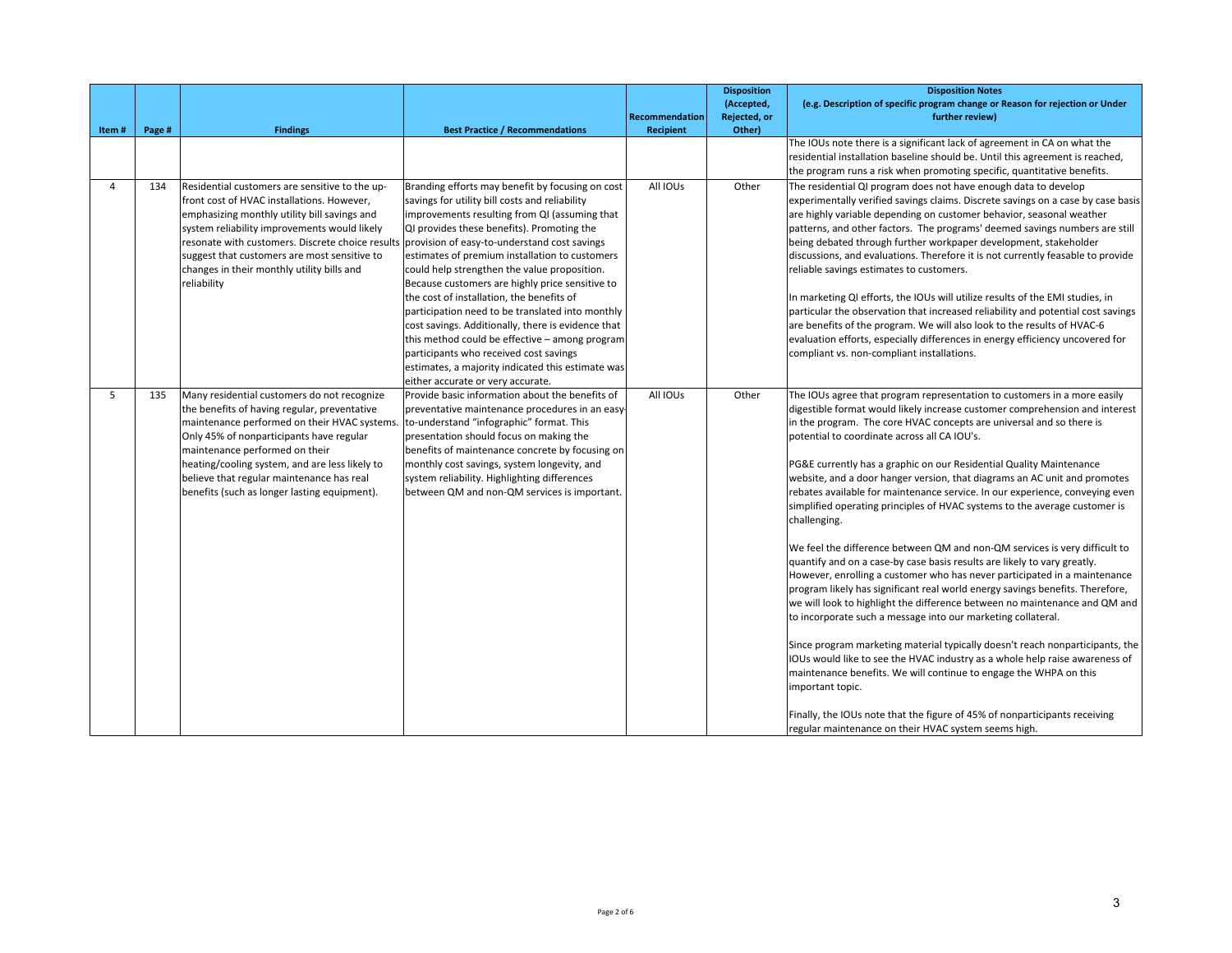| Item#          | Page # | <b>Findings</b>                                                                                                                                                                                                                                                                                                                                                                                                                                                                                                                                                                                                                                         | <b>Best Practice / Recommendations</b>                                                                                                                                                                                                                                                                                                                                                                                                                                                                                                                                                                                                          | Recommendation<br><b>Recipient</b> | <b>Disposition</b><br>(Accepted,<br>Rejected, or<br>Other) | <b>Disposition Notes</b><br>(e.g. Description of specific program change or Reason for rejection or Under<br>further review)                                                                                                                                                                                                                                                                                                                                                                                                                                                                                                                                                                                                                                                                                                                                             |
|----------------|--------|---------------------------------------------------------------------------------------------------------------------------------------------------------------------------------------------------------------------------------------------------------------------------------------------------------------------------------------------------------------------------------------------------------------------------------------------------------------------------------------------------------------------------------------------------------------------------------------------------------------------------------------------------------|-------------------------------------------------------------------------------------------------------------------------------------------------------------------------------------------------------------------------------------------------------------------------------------------------------------------------------------------------------------------------------------------------------------------------------------------------------------------------------------------------------------------------------------------------------------------------------------------------------------------------------------------------|------------------------------------|------------------------------------------------------------|--------------------------------------------------------------------------------------------------------------------------------------------------------------------------------------------------------------------------------------------------------------------------------------------------------------------------------------------------------------------------------------------------------------------------------------------------------------------------------------------------------------------------------------------------------------------------------------------------------------------------------------------------------------------------------------------------------------------------------------------------------------------------------------------------------------------------------------------------------------------------|
| 6              | 135    | Residential customers have relationships with<br>contractors and may be unwilling to switch<br>providers for a service like QM. Two-thirds of<br>customers who have maintenance performed<br>regularly reported they typically work with a<br>specific contractor. Reaching out to customers<br>who are currently satisfied with their non-QM<br>maintenance contracts will be difficult to reach<br>because they are not "in the market" for new<br>services.                                                                                                                                                                                          | Increase outreach efforts to contractors and<br>leverage IOU marketing channels to make<br>customers aware of QM as an option for<br>obtaining maintenance services. Consider<br>providing an incentive to the customer for<br>suggesting their contractor participate in the<br>program. Make sure that contractors have the<br>resources and collateral they need to effectively<br>promote QM.                                                                                                                                                                                                                                               | All IOUs                           | Reject                                                     | Though a referral incentive is an interesting idea, the IOU RQM programs<br>already operate at capacity. We are still optimizing the program and believe<br>our resources are best devoted, for the time being, to improving the<br>participating contractor and technician performance. The IOUs acknowledge<br>that it is important to provide effective collateral to the contractors and<br>customers.<br>The IOUs also believe that the programs should focus on assisting QM<br>contractors to better utilize their existing strong customer relationships to<br>convert them into program participants. Contractors are often hesitant to<br>introduce their important customers to a QM program which identifies<br>inefficiencies that are the fault of that same contractor's installation/service.<br>This dynamic is an often ignored yet important barrier. |
| $\overline{7}$ | 135    | Residential customers are extremely price-<br>sensitive to the cost of a maintenance contract.<br>In the discrete choice study, "contract cost"<br>carried over two times the decision weight as<br>the next most important attribute, "monthly<br>cost savings." Preference for premium<br>maintenance services dropped off with<br>increasing contract cost, making this a difficult<br>value proposition for many customers.                                                                                                                                                                                                                         | If possible, emphasize that price differences<br>between QM and non-QM services are minimal.<br>Additionally, if supported by empirical evidence,<br>efforts may focus on the fact that the per-visit<br>cost may be less for QM contracts than for non-<br>QM contracts. (For example, a QM contract may<br>cost more than a non-QM contract but if more<br>visits are included in the QM contract, it is<br>possible that the cost per visit is actually less<br>than for the non-QM contract.)                                                                                                                                               | All IOUs                           | Reject                                                     | This point is applicable to customers that currently pay for preventative<br>maintenance. However, most residential customers do not pay for<br>preventative maintenance, and those that do often don't pay for it<br>throughout the life of the equipment. Also, some contractors are hesitant to<br>promote a "more comprehensive" QM service to their customer and risk<br>making their standard service look inferior in comparison. Therfore, while<br>convincing customers on maintenance contracts to switch their enrollment to<br>quality maintenance may help program ex ante savings claims, we anticipate<br>that the customers who could benefit most from the program are those who<br>are not currently in a maintenance contract and who do not typically think<br>about their HVAC systems.                                                             |
| 8              | 136    | Commercial customers are receptive to the idea<br>of QI but could use more information on the<br>benefits. Most commercial customers we<br>surveyed would be willing to participate in a<br>program that offers premium installation<br>services for their HVAC equipment, but many<br>indicated they could use more information<br>clarifying the benefits. Of those program<br>nonparticipants who indicated they would not<br>pay extra for QI, the most popular reasons were<br>"not worth the added cost," "believes<br>contractors already do this," and "not clear what Additionally, this messaging should strive to<br>the benefits would be." | Branding should emphasize the benefits of QI<br>and how it goes above-and-beyond typical<br>installations. Making these benefits seem real<br>and concrete may be accomplished by providing<br>specific, quantitative information on the benefits<br>of premium, standards-based installation.<br>However, it is critical that this information must<br>not be overstated. If this information cannot be<br>provided in this form, efforts should instead be<br>made to provide concrete examples of success<br>through case studies of real projects.<br>clarify the differences between QI services and<br>traditional installation services. | All IOUs                           | Other                                                      | The commercial QI program does not have enough data to develop<br>experimentally verified savings claims. As the program collects more<br>participant data we will explore developing this type of messaging. In<br>marketing QI efforts, The IOUs will emphasize both increased reliability and<br>potential cost savings as benefits of the program. Customer-focused QI<br>materials would be useful educational tools and should include the benefits of<br>pulling permits.<br>The IOUs percieve the greatest obstacle to QI to be the lack of code<br>compliance in retrofit applications: most contractors do not pull permits and<br>therefore do not qualify for QI program participation. As long as customers<br>have a significantly cheaper option (no permits), the cost of QI will be difficult<br>to justify.                                            |
| 9              | 136    | Commercial customers are particularly sensitive<br>to improvements in the reliability of their HVAC<br>systems. In the discrete choice survey,<br>commercial respondents exhibited strong<br>preferences for alternatives that minimized the<br>risk of system downtime. In aggregate,<br>commercial respondents attributed greater<br>importance to reliability than to any other<br>attribute tested.                                                                                                                                                                                                                                                 | When promoting the benefits of premium,<br>standards-based installation, messaging to<br>commercial customers could focus on the<br>increased reliability resulting from these services<br>(assuming that increased reliability is in fact a<br>benefit attributable to QI). Additionally, this<br>messaging could benefit from providing<br>information that is more specific or concrete<br>than just "greater reliability."                                                                                                                                                                                                                  | All IOUs                           | Accept                                                     | The IOUs agree with this assessment and appreciate the quantitiave findings<br>of this study, which identify reliability as the most important percieved<br>benefit of QI/QM services for SMB owners. As we continue to develop new<br>marketing materials, we will make sure to incorporate messaging centered<br>around reliability.                                                                                                                                                                                                                                                                                                                                                                                                                                                                                                                                   |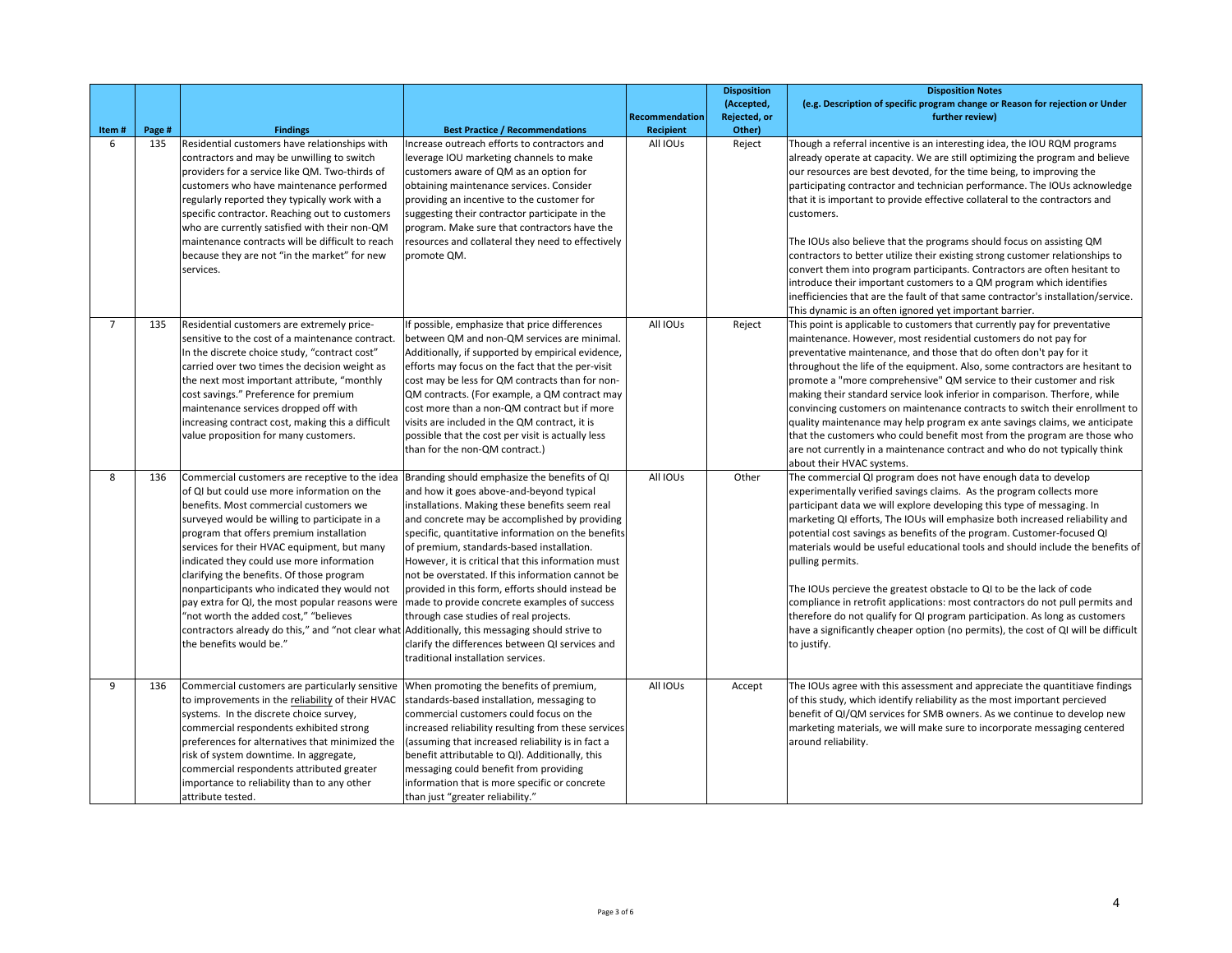| Item# | Page # | <b>Findings</b>                                                                                                                                                                                                                                                                                                                                                                                                                                                                                                                                                                                                                                                                                                                                                                                                                                                                                                                                                                                                                                                                                                                                                                                  | <b>Best Practice / Recommendations</b>                                                                                                                                                                                                                                                                                                                                                                                | <b>Recommendation</b><br><b>Recipient</b> | <b>Disposition</b><br>(Accepted,<br>Rejected, or<br>Other) | <b>Disposition Notes</b><br>(e.g. Description of specific program change or Reason for rejection or Under<br>further review)                                                                                                                                                                                                                                                                                                                                                                                                                                                                                                                                                                                                                                                                                                                                                                                                                                                                                                                                                                                              |
|-------|--------|--------------------------------------------------------------------------------------------------------------------------------------------------------------------------------------------------------------------------------------------------------------------------------------------------------------------------------------------------------------------------------------------------------------------------------------------------------------------------------------------------------------------------------------------------------------------------------------------------------------------------------------------------------------------------------------------------------------------------------------------------------------------------------------------------------------------------------------------------------------------------------------------------------------------------------------------------------------------------------------------------------------------------------------------------------------------------------------------------------------------------------------------------------------------------------------------------|-----------------------------------------------------------------------------------------------------------------------------------------------------------------------------------------------------------------------------------------------------------------------------------------------------------------------------------------------------------------------------------------------------------------------|-------------------------------------------|------------------------------------------------------------|---------------------------------------------------------------------------------------------------------------------------------------------------------------------------------------------------------------------------------------------------------------------------------------------------------------------------------------------------------------------------------------------------------------------------------------------------------------------------------------------------------------------------------------------------------------------------------------------------------------------------------------------------------------------------------------------------------------------------------------------------------------------------------------------------------------------------------------------------------------------------------------------------------------------------------------------------------------------------------------------------------------------------------------------------------------------------------------------------------------------------|
| 10    | 137    | Commercial customers are highly reliant on<br>contractors for information about HVAC<br>installations. Nearly half (48%) of commercial<br>respondents indicated they would consult a<br>contractor for more information on proper<br>HVAC installation (or maintenance). Additionally, promote QI.<br>of the commercial respondents who had<br>participated in a QI/QM program, "contractor"<br>was tied with "utility representative" as the<br>source from which most customers had initially<br>become aware of the program.                                                                                                                                                                                                                                                                                                                                                                                                                                                                                                                                                                                                                                                                  | Increase outreach efforts to contractors.<br>Consider providing an incentive to the customer<br>for suggesting their contractor participate in the<br>program. Make sure that contractors have the<br>resources and collateral they need to effectively                                                                                                                                                               | All IOUs                                  | Other                                                      | Though a referral incentive is an interesting idea, the IOUs CQM programs are<br>generally meeting participation goals. We believe our resources are best<br>devoted, for the time being, to improving the participating contractor and<br>technician performance. The IOUs acknowledge that it is important to provide<br>effective collateral to the contractors and customers. Many of the<br>parcicipating contractors are not very active and we feel boosting their<br>performance is essential to successful programs going forward. We have<br>prioritized this and will work with the implementors to ensure a higher<br>portion of contractors are engaged.<br>A third-party specifier incentive may support even deeper participation. There<br>may be alternative pathways to leverage contractor relationships with<br>customers. For instance, solar installers could recommend QI when also<br>recommending rooftop HVAC replacements. One company is doing so in the<br>SDG&E service area and brought a significant QI project to the program,<br>generating a good lead for a participating contractor. |
| 11    | 137    | Overall, cost and reliability matter to everyone.<br>However, there is a segment of commercial<br>customers for which reliability matters as much<br>as cost; there is another segment for which cost<br>matters most. Overall, commercial respondents<br>were highly sensitive to the price of the<br>contract; however, they also attributed great<br>importance to reliability. In the IDIs, many<br>respondents reported that their core business<br>concerns relied on the ability of their HVAC<br>systems to function correctly. In some cases this<br>core business concern was to ensure that<br>building occupants were comfortable. In other<br>cases it was a way to ensure that fundamental<br>business operations were not disrupted or<br>expensive equipment was protected from heat<br>damage. For these customers, priority service in<br>case of system failure was one of the most<br>important motivating factors in their decision to<br>enter into a maintenance agreement. Similarly,<br>in the discrete choice survey, commercial<br>respondents exhibited strong preferences for<br>alternatives that had a lower risk of downtime<br>(i.e., more reliable equipment). | Though cost matters, most commercial<br>customers are also sensitive to improvements in<br>system reliability. Messaging to these customers<br>should focus on the increased reliability<br>resulting from QM services (assuming that<br>increased reliability is in fact a benefit<br>attributable to QM). This is especially true for<br>the segment of customers for which reliability<br>matters as much as cost. | All IOUs                                  | Accept                                                     | The Program consistently encourages contractors to move away from the first<br>price-driven sale, providing the contractor and sales employees with methods<br>to do that successfully. The Program tailors sales pitches to large customers'<br>needs, whether their primary priority is cost, reliability, or something else.<br>Existing Program marketing materials highlight cost, reliability, air quality and<br>a number of other benefits of QM to support contractors in their sales efforts.<br>The program will consider changes to collateral to focus on system reliability<br>to help reach these customers.                                                                                                                                                                                                                                                                                                                                                                                                                                                                                               |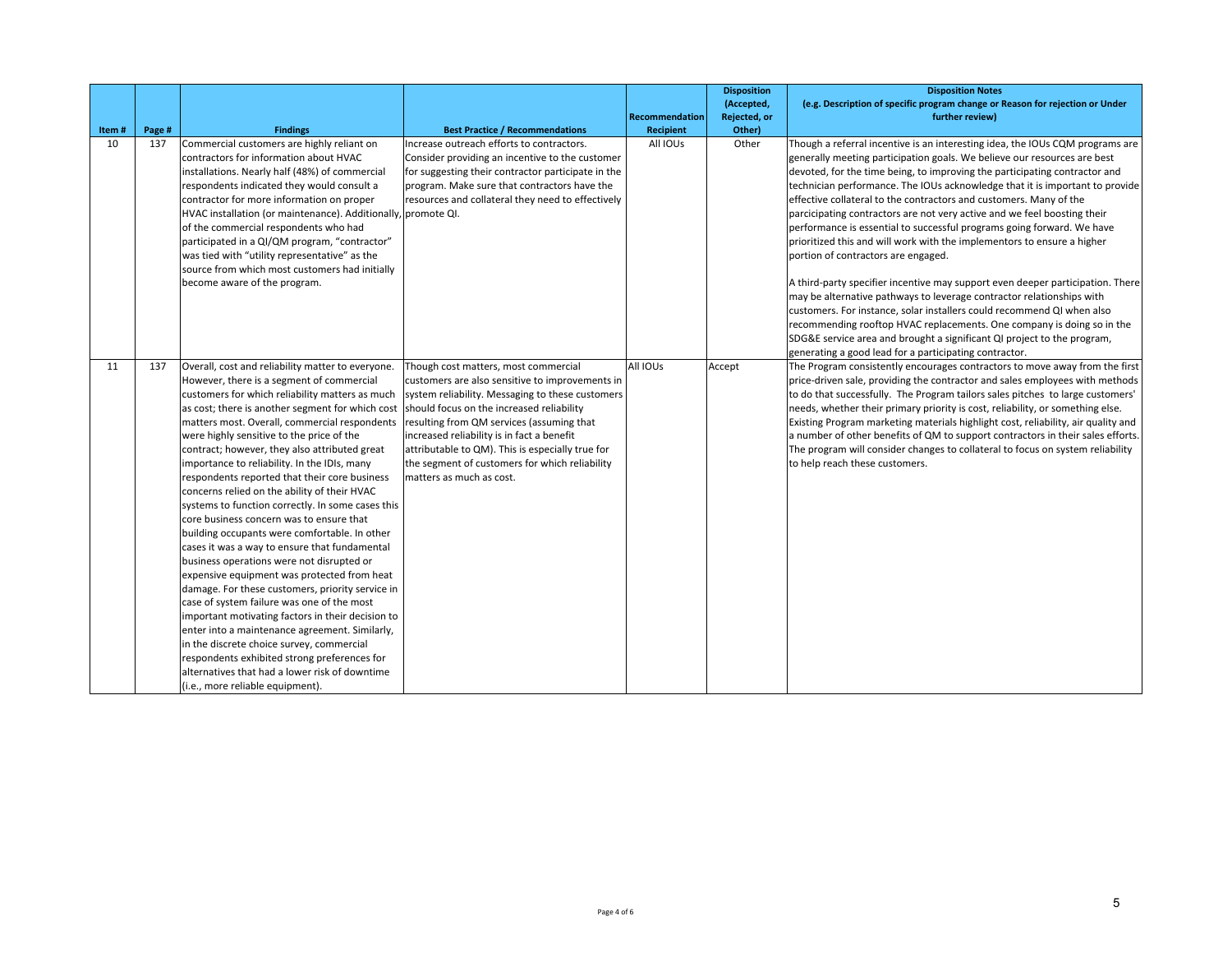| Item# | Page # | <b>Findings</b>                                                                                                                                                                                                                                                                                                                                                                                                                                                                                                                 | <b>Best Practice / Recommendations</b>                                                                                                                                                                                                                                                                                                                                                                                                                                                                                                   | <b>Recommendation</b><br><b>Recipient</b> | <b>Disposition</b><br>(Accepted,<br>Rejected, or<br>Other) | <b>Disposition Notes</b><br>(e.g. Description of specific program change or Reason for rejection or Under<br>further review)                                                                                                                                                                                                                                                                                                                                                                                                                                                                                                                                                                                                                                                                                                                                                                                                                                                                                                                                                                                                                                                                                                                                                                                                                                                                                                                                                                                                                                                                                                                                                                                                                                                                     |
|-------|--------|---------------------------------------------------------------------------------------------------------------------------------------------------------------------------------------------------------------------------------------------------------------------------------------------------------------------------------------------------------------------------------------------------------------------------------------------------------------------------------------------------------------------------------|------------------------------------------------------------------------------------------------------------------------------------------------------------------------------------------------------------------------------------------------------------------------------------------------------------------------------------------------------------------------------------------------------------------------------------------------------------------------------------------------------------------------------------------|-------------------------------------------|------------------------------------------------------------|--------------------------------------------------------------------------------------------------------------------------------------------------------------------------------------------------------------------------------------------------------------------------------------------------------------------------------------------------------------------------------------------------------------------------------------------------------------------------------------------------------------------------------------------------------------------------------------------------------------------------------------------------------------------------------------------------------------------------------------------------------------------------------------------------------------------------------------------------------------------------------------------------------------------------------------------------------------------------------------------------------------------------------------------------------------------------------------------------------------------------------------------------------------------------------------------------------------------------------------------------------------------------------------------------------------------------------------------------------------------------------------------------------------------------------------------------------------------------------------------------------------------------------------------------------------------------------------------------------------------------------------------------------------------------------------------------------------------------------------------------------------------------------------------------|
| 12    | 137    | Contractors are the most important source of<br>HVAC maintenance information for many<br>commercial customers. Additionally, many<br>customers have an existing relationship with a<br>contractor and may be hesitant to switch. When<br>looking for information on proper installation or<br>maintenance of HVAC equipment, more<br>respondents indicated they would consult a<br>contractor (57%) than any other source.<br>Additionally, many commercial customers have<br>existing relationships with specific contractors. | Expand the contractor base by recruiting<br>currently nonparticipating contractors. Ensure<br>participating contractors have the resources,<br>support, and information they need to<br>effectively promote the program.                                                                                                                                                                                                                                                                                                                 | All IOUS                                  | Accept                                                     | CQM is complex and requires significant Program resources per contractor.<br>Investing in lukewarm contractors creates an opportunity cost and further<br>challenges Program cost-effectiveness. However, The IOUs agree it is critical<br>to provide the appropriate resources and support to contractors who are<br>enrolled. The Program provides training, significant sales collateral, reports<br>and ongoing support. The programs utilize both formal and informal<br>feedback to improve on existing collateral and tools. For example SCE hosts<br>contractor forums to help identify Program gaps. SCE is also an active<br>particpant in the WHPA and its program assigns an account manager to each<br>contractor and provides training, significant sales collateral, reports and<br>ongoing support to all contractors. Finally, QI and QM approaches require<br>investments in tools and training that are not consistent with every<br>contractor's business models.                                                                                                                                                                                                                                                                                                                                                                                                                                                                                                                                                                                                                                                                                                                                                                                                            |
| 13    | 138    | There was very little indication that respondents Be consistent when referring to QM programs<br>associated the term "Quality Maintenance" with<br>the maintenance contracts they had purchased,<br>or with IOU programs. There appears to be a<br>need for more consistent terminology across<br>QM programs, as many customers do not<br>understand what the term "Quality<br>Maintenance" represents. This problem may be<br>compounded by the multitude of names for<br>programs offering QM services across the IOUs.      | and services. If a program providing QM services<br>does not have "Quality Maintenance" in the<br>name, make sure that the two are closely<br>associated in marketing and branding efforts<br>(assuming that this term will continued to be<br>used). This particularly applies to QM references<br>on the Internet, given that four out of five (80%)<br>commercial respondents who indicated that<br>they could use additional information on proper<br>HVAC installation/maintenance indicated the<br>Internet as a preferred medium. | All IOUs                                  | Accept                                                     | PG&E has recently restructured our CQM program offerings to move the 3-<br>year contract and one-time maintenance programs both under our core<br>program. We believe this will help us promote the programs with consistent<br>messaging that gives the customer options. These programs are now called<br>'silver' and 'gold' tiers and are under the name 'optimization.' We're hopeful<br>this naming convention will be less confusing to customers and contractors<br>and better convey the value propostion of the programs.<br>When the SCE CQM Program originally launched, it was branded as HVAC<br>Optimization. Since mid-2013, the CQM Program has been branded as CQM<br>under the HVAC Optimization umbrella. The term "quality maintenance" is<br>used throughout the Program website and marketing materials. This feedback<br>may reflect participants who entered the Program prior to that time. The<br>Program sends out emails in a newsletter highlighting the term "quality"<br>maintenance" in an effort to reach the market. The Program currently<br>provides considerable information online and via email; however, SCE will<br>work with participants to identify any online resource gaps.<br>SDG&E notes that The IOU programs do not adopt or enforce the full array of<br>measures included in the industry Quality Maintenance and Installation<br>specifications. For example, none of the IOU's enforce gas combustion testing<br>nor pay incentives for many of the tasks involved in QM. Arguably, the IOU<br>programs should not be enforcing the customer-responsibility sections of<br>these voluntary standards. In fact, industry leadership had requested that<br>SDG&E refrain from using "Quality Maintenance" in program website<br>literature. |